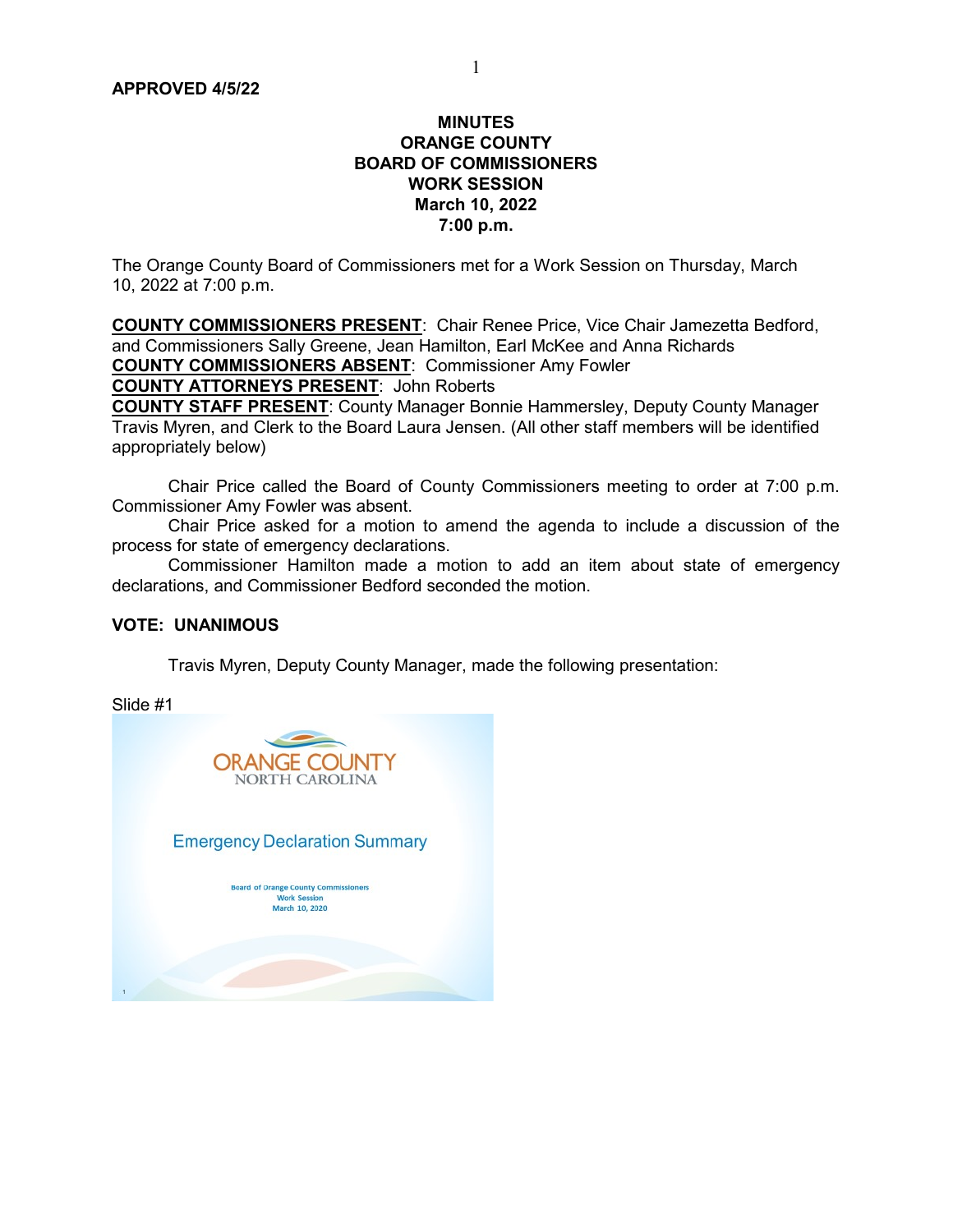#### Slide #2

# Authority

- North Carolina General Statutes
	- Municipalities and Counties may make emergency declarations
	- May delegate declaration authority to Mayor or Chair
- Chapter 14 Orange County Code of Ordinances
	- Describes emergency situations
	- Details the types of restrictions
	- Delegates responsibility to Chair with line of succession



Slide #3

# **Purpose for Declarations**

- Operational Necessity for Rapid Response
	- Activates Orange County Emergency Operations Plan for internal coordination
	- Activates the Emergency Operations Center
	- Authorizes County Manager to take necessary action to protect lives and property
- Prerequisite for Federal and State Assistance Programs
	- Required once per incident
	- No standing declaration needed to continue to qualify for reimbursement

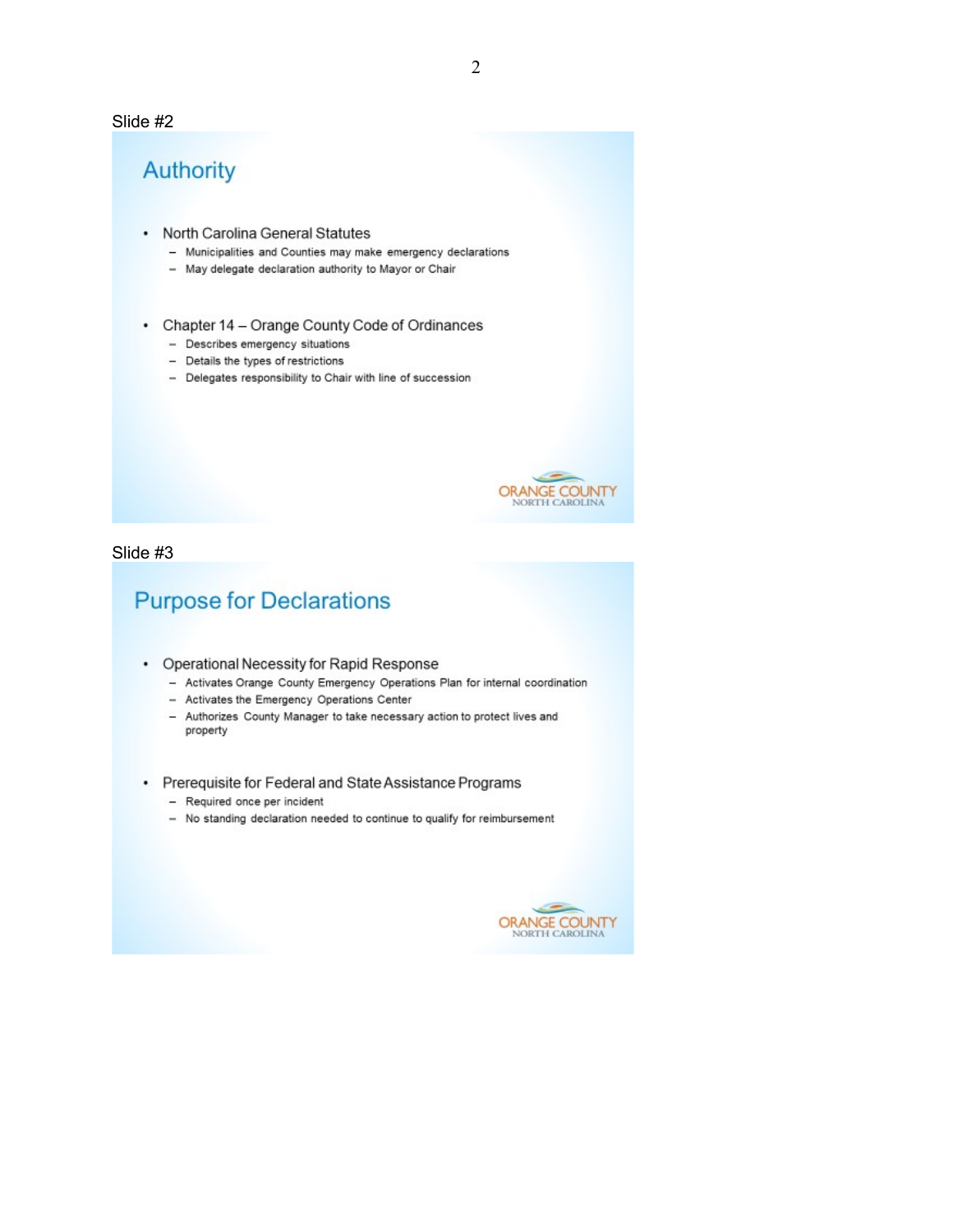#### Slide #4

### **Declaring and Amending**

- Emergency Services Recommendation
	- Consultation with subject matter experts
	- Draft declaration with County Attorney's Office
- County Manager Recommendation
- Chair of Board of Commissioners Executes
- Amending Emergency Declaration - Done by Chair or as directed by the Board
- Rescinding Emergency Declaration - Done by Chair or as directed by the Board



#### Slide #5

## **Role of Towns**

- Independent Authority to Make Declaration - Separate and apart from the County
- Coordination of Rules and Restrictions
	- Consultation with subject matter experts
	- Draft declaration with County Attorney's Office

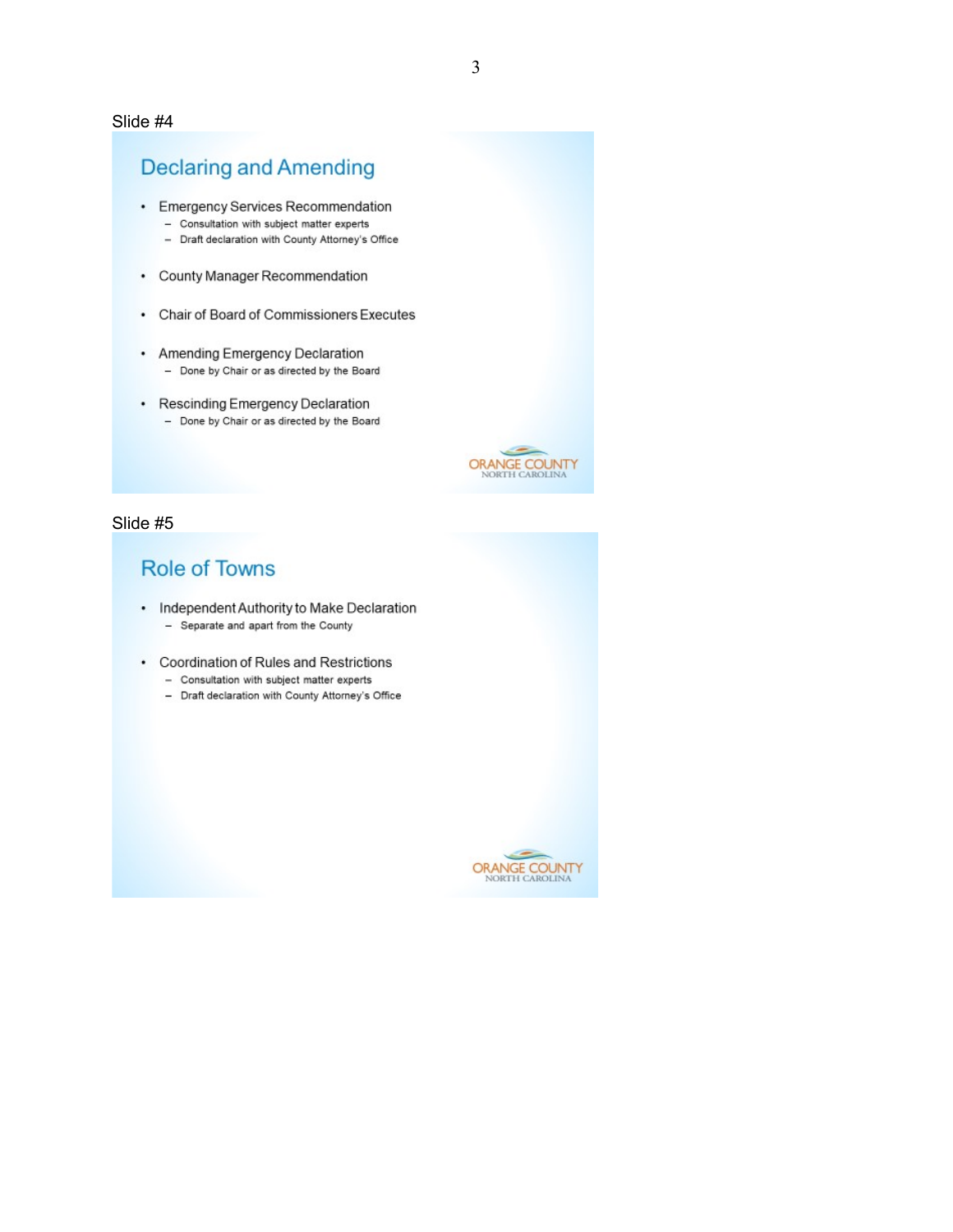Slide #6

# **COVID-19 Differences** • Duration • No Obvious End Point • Geographic Coverage • Impact on Private Entities **COUNTY**

 Travis Myren said that unlike other emergencies, there was no obvious end point to the COVID-19 pandemic. He said that stay at home orders impacted private entities in a way that other emergencies do not.

Slide #7 Questions and Discussion **ORANGE COUNTY** 

 Commissioner Bedford asked when the county is issuing a declaration, if it excludes the towns, unless the towns want to join in.

 Travis Myren said yes. He said the county invites the towns to participate for coordination, but it is not necessary.

 Commissioner Bedford asked how it works with municipalities split across counties, such as Mebane.

 John Roberts, County Attorney, said those municipalities usually do not participate and issue their own orders.

 Commissioner Bedford said that it could be a conflict for those municipalities that are split between counties that have differing rules.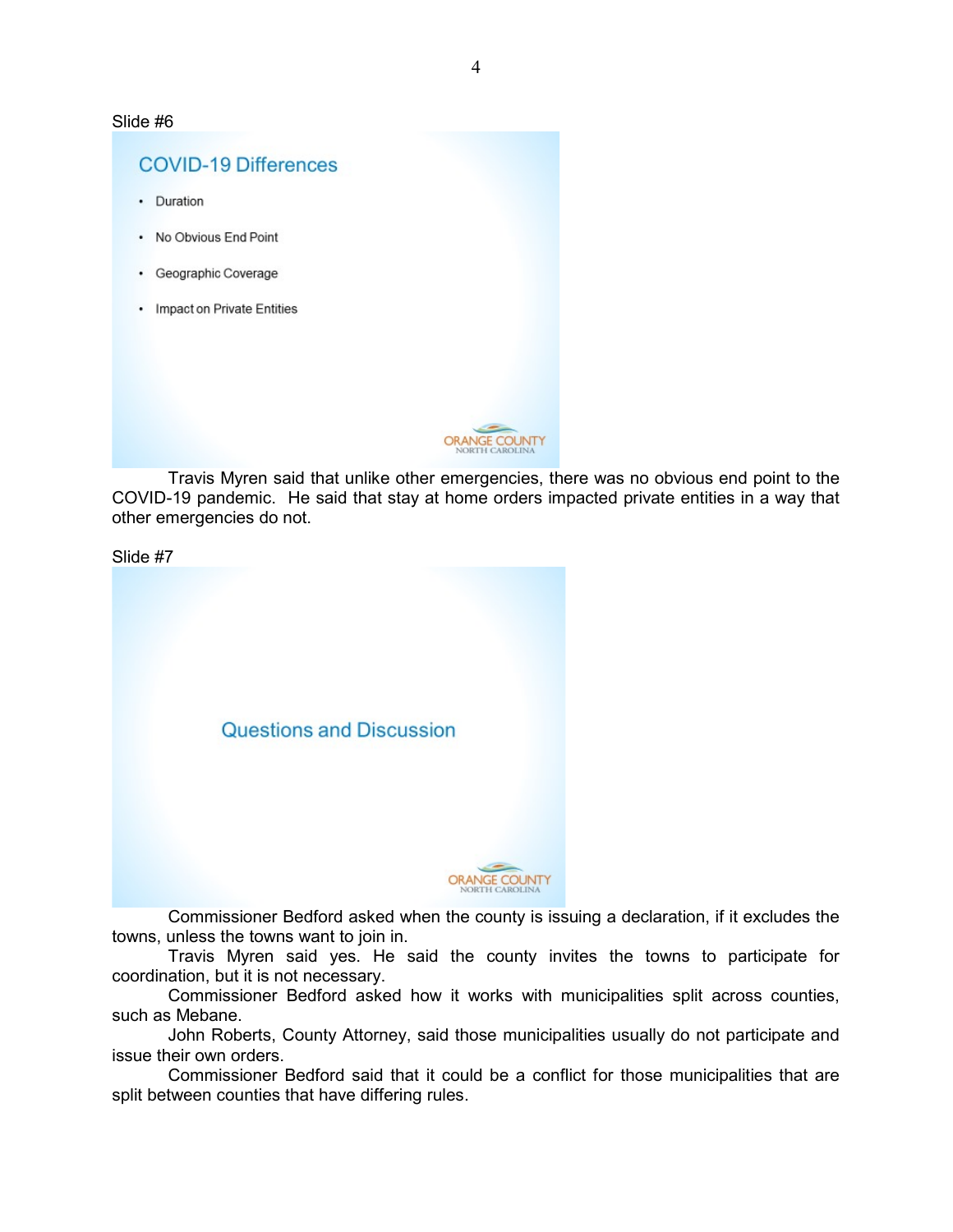Commissioner Richards asked if the state of emergency declaration for COVID-19 was done in consultation with the Board.

 Travis Myren said that he thought it was done by the Board Chair at the time, in consultation with the mayors.

 Commissioner Richards said that this presented a good opportunity to rethink the process since the standard process seems to be setup for a snowstorm, for example.

 Commissioner McKee said there was no consultation with the Board because that was the process in the past. He said that some states of emergency need quick action. He said that the Board delegates the authority to the Chair to make these declarations because they need to be able to implement them quickly, in the event of a standard state of emergency. He said that he thinks that it is proper to continue in that fashion. He noted that COVID-19 presented a different scenario, and he has no issue in how the declarations were issued up until now, but that he wants to review how to go forward. He said he would like to allow Board input at some point in time in future, long-term emergency declarations. He asked when the current declaration ends.

Chair Price said it has been extended until May 1, 2022.

 Commissioner McKee said in this case that he favors allowing the Board to weigh in before extending the declaration or requiring masks again. He said it is a unique situation and has no bearing on other states of emergency. He said he thinks they need a policy to determine what is delegated to the Chair.

Chair Price asked when federal and state mandates expire.

Travis Myren said the federal transportation declaration was extended through April  $18<sup>th</sup>$ and said he was unsure about medical facilities.

Chair Price asked about the deadline for reimbursement for federal funds.

 Travis Myren said eligible expenditures are ending soon. He said the declaration does not have to be open during the entire expenditures period.

 Commissioner Hamilton said she agreed about the importance for the Board to have input emergencies like COVID that have a wide impact on the community. She asked how they could put the policy in place. She said her reading of the policy says the chair can put the declaration in place, but changes could be made by the Board. She said it would be helpful to have guidance for Board input.

 John Roberts said the Board has authority to direct the Chair to amend, rescind, or extend any declaration. He said they could add language that says something along the lines that "any declaration that extends past 10 days shall come back to the Board at a business meeting for determination on how long it should be kept in place." He said that the board does have an authority to direct how the declaration will go forward by directing the chair.

 Commissioner Greene said she did not know the Board had that power. She said that the County Attorney's suggestion about amending the language for duration and Board review makes sense. She said for something that is beyond a hurricane, or natural disaster, and like the pandemic that is becoming a part of life, maybe 30 days could be the duration that discussion should go to the Board.

 John Roberts said he can only remember two events in the last 13 years that extended beyond the five days that they are automatically terminated by the ordinance. He said that if they set a 30-day window, that maybe they would never have to use it.

Chair Price said that emergencies on the coast can impact communities for a long time.

 Commissioner Bedford said she is concerned. She said that she does not think it should be automatic that a declaration come back to the board. She said that it might make more sense to ask the manager to work with the emergency services department because they have protocols and that would take the politics out of the decision. She suggested that the County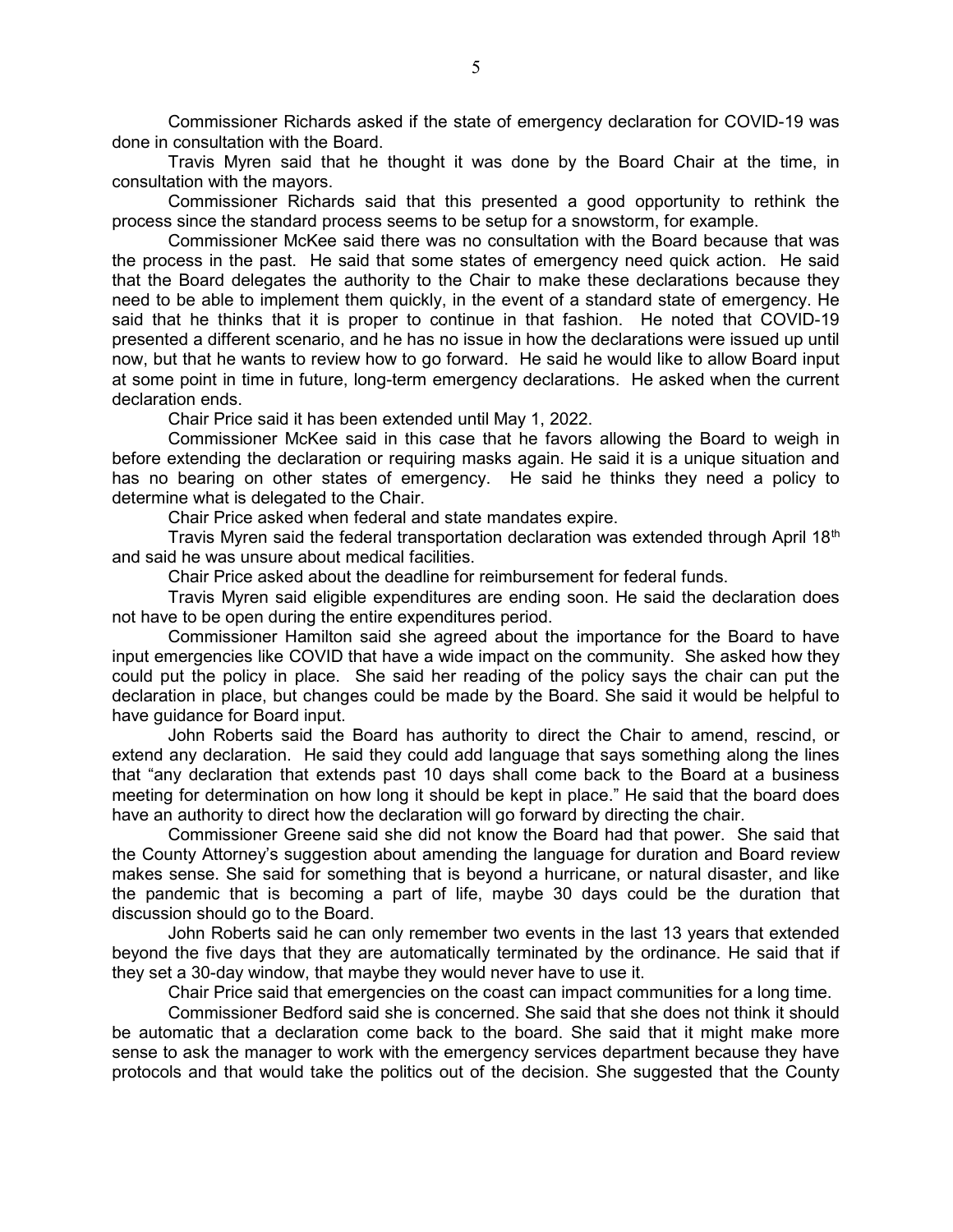Manager work with staff to determine when and why declarations should be extended, ended, or brought before the Board. She said an emergency should never be political.

 Bonnie Hammersley, County Manager, said the normal protocol is that the emergency management team discusses with the County Manager whether the county should be in a state of emergency. She said then the County Attorney puts together the state of emergency declaration, and then the Chair signs the declaration. She said staff on the ground advise the Chair if the state of emergency needs to be extended. She said it is coming up from emergency operations. She said she thinks the language does allow the Board to get involved, if needed. She said in most cases, the state of emergency happens quickly and then is done. She said they always follow up with the Board with the full impact. She said the pandemic just never ended and provided a different situation than had ever been experienced.

 Commissioner Bedford said it would be helpful if the team could share what the parameters are for why emergency declarations would be reconsidered.

 Commissioner Richards said she liked the words, "in consultation." She said she did not want to mess anything up but that she wants to understand what the parameters are so she could communicate clearly with the public. She said she wants to be able to share knowledge. She said she did not want to interfere with the process.

 Chair Price said that in the first half of the pandemic a lot of the information was confidential, but it was coming from emergency management and with the health department. She said the mayors and chairs were just signing the declaration, but it was being developed by the people on the ground.

 Commissioner Hamilton said she agreed that it is about being in consultation. She said she just wanted to get information about the basis for the metrics. She said this would allow the board to ask questions and understand. She said it is important as a Board to have that to educate the community. She said they are held accountable as a Board. She said that this unique situation of a long running emergency that it is vital that the whole board be involved. She said that when we have a long running emergency, people get tired, and others need to be deputized to get input. She said it was important to not let it get politicized and to look at the best interests of the community.

 Commissioner McKee said he would send language to the Board for amending the policy.

 Chair Price said that it can be brought to a future meeting for discussion and public input.

 Chair Price said she forgot to say at the beginning of the meeting that Commissioner Fowler had an excused absence from the work session.

#### 1. Boards and Commissions – Annual Work Plan Summaries

The Board received feedback and/or direction on the first group of boards and commissions' annual work plan summaries with their Chairs (or representatives) in attendance. (A second group of boards and commissions' annual work plan summaries is scheduled for the Board's April 14, 2022 work session.)

BACKGROUND: In the past, as part of the Board of Commissioners' annual planning and goal setting retreats, the Board requested and reviewed/provided feedback on annual plan summaries from the County's internal boards and commissions. This information provided the Board with a yearly overview of the boards and commissions and their projected goals for the upcoming year. This particular process ended in 2007. The Board decided at its April 13, 2010 meeting to reinstate this process independent of the Board's annual retreats.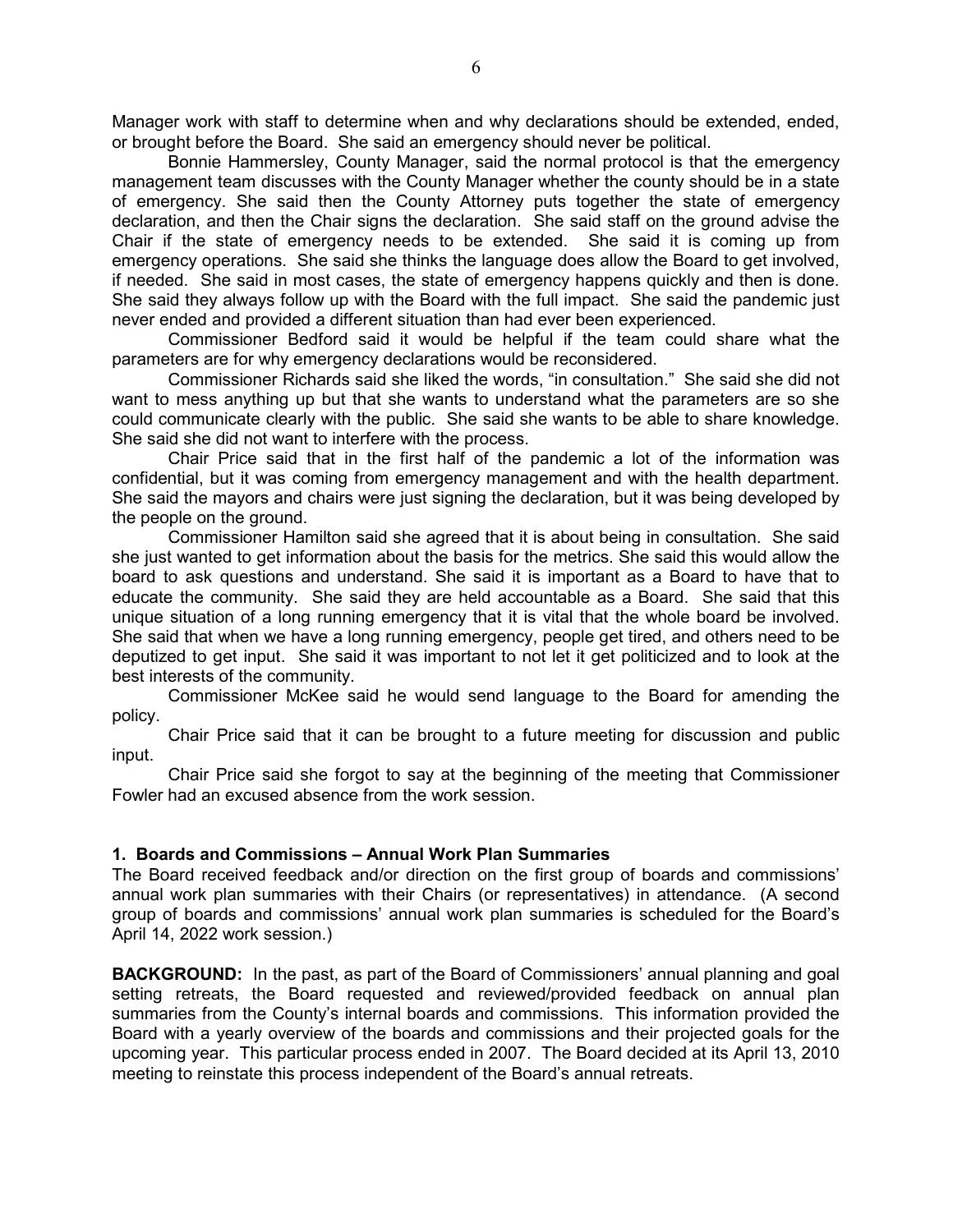| <b>Board Name</b>                                        | Representative(s) Presenting |
|----------------------------------------------------------|------------------------------|
| Orange County Board of Adjustment                        | Leon Meyers                  |
| <b>Orange Unified Transportation Board</b>               | Erik Broo                    |
| <b>Orange County Planning Board</b>                      | <b>Lamar Proctor</b>         |
| <b>Economic Development Advisory Board</b>               | Estella Johnson              |
| Chapel Hill Orange County Visitors Bureau Advisory Board | Sharon Hill                  |
|                                                          | & Laurie Paolicelli          |
| <b>Human Relations Commission</b>                        | <b>Frances Castillo</b>      |
| <b>Orange County Housing Authority Board</b>             | Corey Root                   |
| <b>Affordable Housing Advisory Board</b>                 | Jenn Sykes                   |
| Alcoholic Beverage Control Board                         | <b>Tony DuBois</b>           |
| <b>Animal Services Advisory Board</b>                    | Ed Tiryakian                 |
|                                                          | & Bryan Stuart               |

#### Boards and Commissions Represented at this meeting:

Tara May introduced the item.

 Leon Meyers presented for the Board of Adjustment. He said the Board of Adjustment met six times in the last year or so, for one work session, one orientation, one appeal case, two variance cases, and a virtual meeting to approve minutes. He said there were issues with staff support, which the Planning Director corrected. He said there is a regular member who has not had any communication with the Board of Adjustment for over a year. He said that it was important to move the alternates into regular member seats and to fill the alternate positions, so the Board of Adjustment can operate.

 Commissioner Richards asked what are the kinds of things that the Board of Adjustment would take up.

 Leon Meyers said the Board of Adjustment is a quasi-judicial board and it was created by the North Carolina General Statutes and the Unified Development Ordinance (UDO). He said that it handles appeals of decisions that staff make, variances from the requirements of the UDO, and a narrow class of special use permits.

 Commissioner Richards asked about issues with the UDO and if it is handled separately, or if it were collectively something the county would look at in the UDO.

 Leon Meyers said the Board of Adjustment is not involved with the UDO, except as a distant advisory board.

 Erik Broo presented for the Orange Unified Transportation Board (OUT Board). He said they have met five times and that the virtual meetings helped with a quorum. He said that the major thing they did in 2021 was to make recommendations on the Orange County CTP. He said they review NCDOT projects in Orange County at every meeting. He said they review the Burlington Graham MPO 2045 MTP update. He said they get updates from Nish Trivedi and his staff about projects, and they offer feedback. He said they meet regularly with TAS. He said they pursue the non STIP items that are outside of NCDOT's realm and those can be accomplished din a timelier manner. He said they monitor local and regional plans, like Robeson county's goal to have traffic fatalities at zero. He said the board looks at other community plans to determine if they are good fit for Orange County. He said they use the website to push information out and solicit feedback. He said they are actively trying to support multi-modal transportation projects, and this is a challenge. He said that everyone wants bike lanes, but they have to be called 4-ft shoulders to be able to meet the guidelines. He said in 2022, they are going to look at the US 70 multi-modal corridor study. He said they will continue to look at the DCHC 2050 transportation plan and they are also awaiting the DOTMSTA study. He said the Grady Brown and Cedar Ridge High Schools are included in the area of the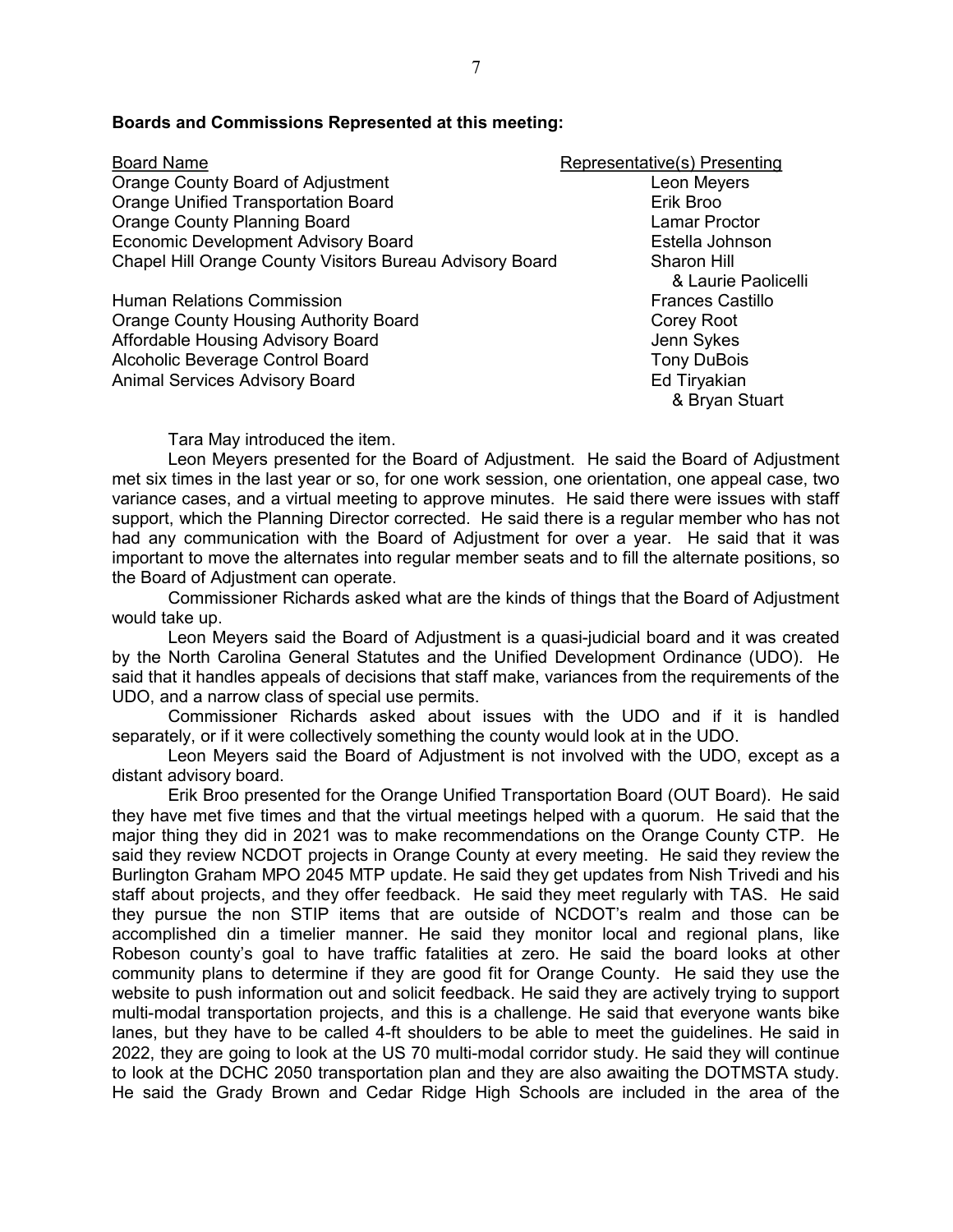DOTMSTA study and they will be reviewing the information so that hopefully the constituents can have their concerns better heard through improvements. He said there is a possible casino being built in southern Virginia and that would affect the traffic on NC 86, and they are paying attention to issues like that. He said they are looking at alternative means to address local issues and smaller projects. He said that for example, when light rail was a thing, there was a tax, and it would be nice to be able to use those funds within the bounds that have been set. He said they are trying to figure out how to do smaller projects within the boundaries that are set.

 Commissioner Greene said the county was updating the Orange County transit plan and revise it since light rail has ended. She asked if the OUT Board was consulted.

Erik Broo said yes, and they talk about it every meeting.

 Commissioner Greene said the transit policy steering committee was meeting the next day and they will be receiving results of the second round of input.

 Craig Benedict, Planning Director, said the OUT Board is made of planning staff and Orange County public transportation and they discuss the plan at each meeting.

Commissioner Greene asked if the OUT Board was specifically included.

Nish Trivedi said yes, they have been included in the input process.

Erik Broo said Nish Trivedi and his team were reviewing the document every meeting.

 Chair Price said the bridge study discussion has been going on for over a decade. She said she hopes this time something happens.

Erik Broo said the topic comes up frequently.

 Chair Price said that over the years, NCDOT has begun listening to Orange County's desire for bike lanes. She said they have to be called "4-foot shoulders," but are intended for bikes.

 Erik Broo said that he hopes NCDOT would offer funding for projects that are not directly adjacent to roads, because it would show North Carolinians that they do care about multi-modal. He said transportation does happen with bikes even though they are not on the road.

Chair Price said they are changing the culture.

 Lamar Proctor presented for the Orange County Planning Board. He said the board met ten times. He said they revised the UDO as an update as required to meet the updates to NC General Statute 160E. He said there were some substantive changes that were also discussed by the Board of Commissioners. He said they also reviewed projects within the county. He said they also reviewed changes that are happening in Durham that affect the Eno economic development district because they are reducing public water and sewer to the area. He said that it will not be as big as they wanted, regarding future growth, in that area. He said they have a new chair, Adam Beeman. He said that Adam Beeman led a discussion on residential solar. He said that it was eye opening to see the hoops they had to jump through and unforeseen expenses to add solar to residential. He said that it dovetails with issues that the Planning Board is concerned with. He said they will likely work more with other boards in the future. He said new census data will require an update to the comprehensive plan. He said they will continue to work on community outreach. He said they may teach a Planning 101 course to the public, to help them learn the process and where their voice can be heard. He said that broadband access is important to the Planning Board, as is climate change. He said that the growth of Mebane into western Orange County is creating concern for residents. He said they want to encourage renewable energy development. He said the Planning Board is concerned with maintaining water resources. He said Orange County has some clean ecosystems that should be protected and used wisely.

 Commissioner Richards said there is a need to update the planning. She said that between the UDO, the comprehensive plan, and the new census data, it all needs to be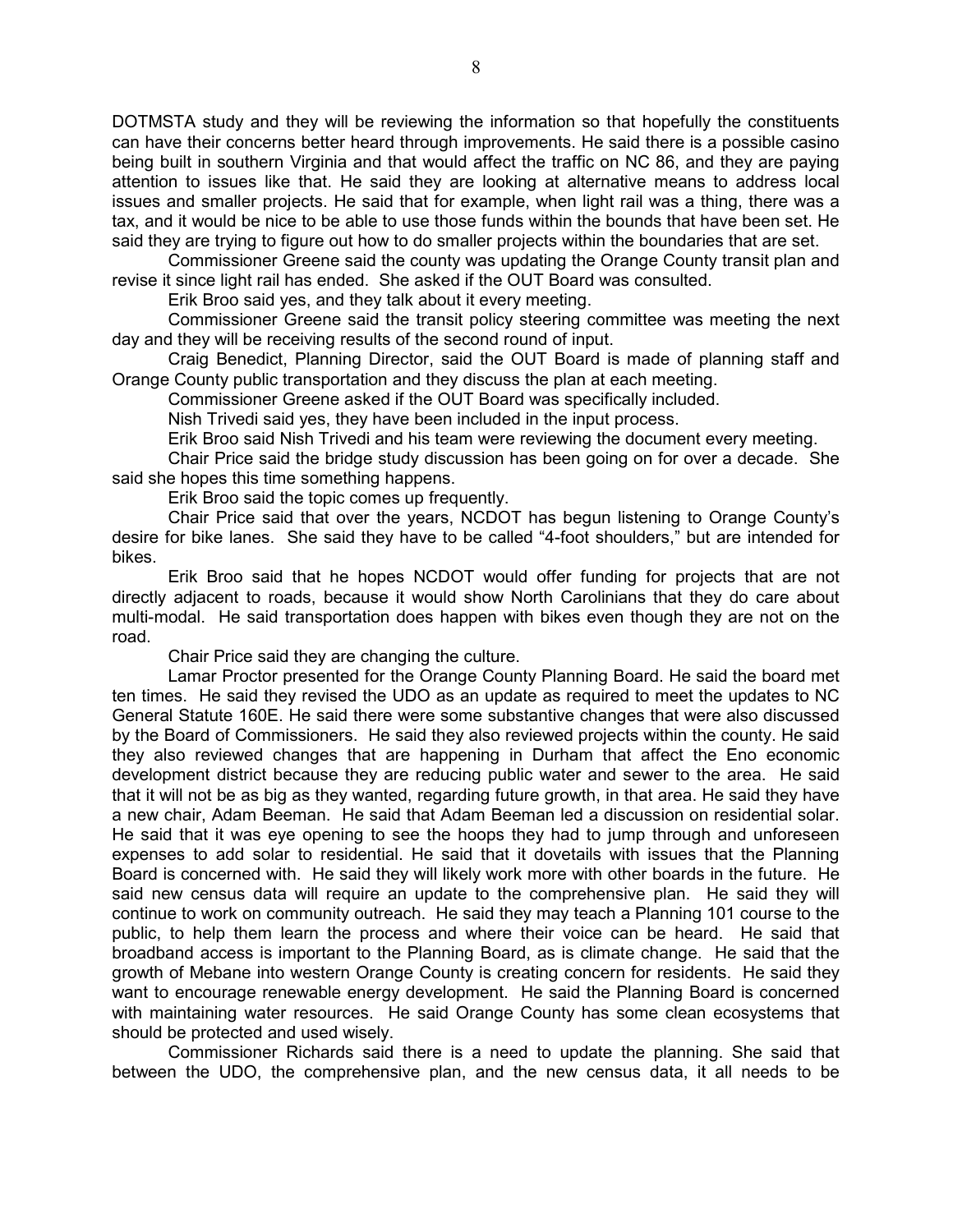updated. She said she wants to do all of that in a collaborative way. She asked if there is a work plan to get that done in the next year.

 Lamar Proctor said there were policies and procedures established that they would follow.

Commissioner Richards asked about the work plan for tackling that.

 Craig Benedict said that when the comprehensive plan was put together, there were eight lead advisory boards. He said that it is especially important to include them. He said they want to be inclusive with advisory boards. He said there is a process, but they need to bring everyone together. He said in the coming months they will pull everyone together and get buy-in right away. He said that there is a very deliberative process to make sure they are including the advisory boards. He said that the process took several years in the past and he hopes that it can be done a bit quicker this time.

 Chair Price said in the previous process they used a world café model to share ideas. She said it was an interactive process.

 Craig Benedict said that when he started, they were working on the 2025 Transportation Plan and now they are working on the 2050. He said that he will be retiring but that the work continues.

 Estella Johnson presented for the Economic Development Advisory Board. She said their subcommittee reviewed many small business grant applications and approved twenty-six small business grant awards totaling \$134,465. She said assisted in the Agriculture Economic Development Grant Program to receive and review applications, approving ten grant awards totaling \$87,705 in support of Orange County's small farmers and food processors for the year. She said members of the Advisory Board participated in a third round of the Board of Commissioners' special COVID emergency small business grant program, approving forty-four awards totaling \$132,000 for the year. She said this activity was in addition to 2020's first two rounds of special grant approvals that made seventy-eight awards totaling \$520,131 for the prior year. She said that the combined value of all grant award activity benefiting small businesses & small farmers saw a total of \$354,170 in economic development funding throughout rural Orange County and the towns of Hillsborough, Chapel Hill and Carrboro. She said all of these business and agriculture/food processing grants were made possible by funds provided by the County's special Article 46 (1/4 cent retail sales tax) proceeds. She said that thanks to Article 46 funding, these grant programs show that the real estate tax paid by the public is remaining in Orange County. She said these funds are put to effective use to grow the local economy. She said Economic Development Advisory Board members worked closely with staff to review all applications and make strategic grant awards. She said all grant awards should be considered important efforts to the county's continuing investment to our locally owned small businesses, agricultural food processors, and farms, many of which are women and minority owned businesses. She said the advisory board's goals in 2022 are to assist the Board of Commissioners with their social justice goal to assist all residents with participation and sharing of economic prosperity by continuing the small business grant and agricultural programs. She said they also hope to continue collaborating with the county, the chambers of commerce of Hillsborough, Chapel Hill, and Carrboro, and Durham Technical Community College. She said they also offer assistance to the Board by making recommendations for the use of Article 46 revenue to prioritize funding for a mix of small businesses and entrepreneurial firms. She said they also hope to attract larger industries as well. She commended the efforts of Economic Development staff for their work with the Board of Commissioners to support small and large businesses.

 Estella Johnson said she is relatively new to the Economic Development Advisory Board, but she would do her best to answer any questions.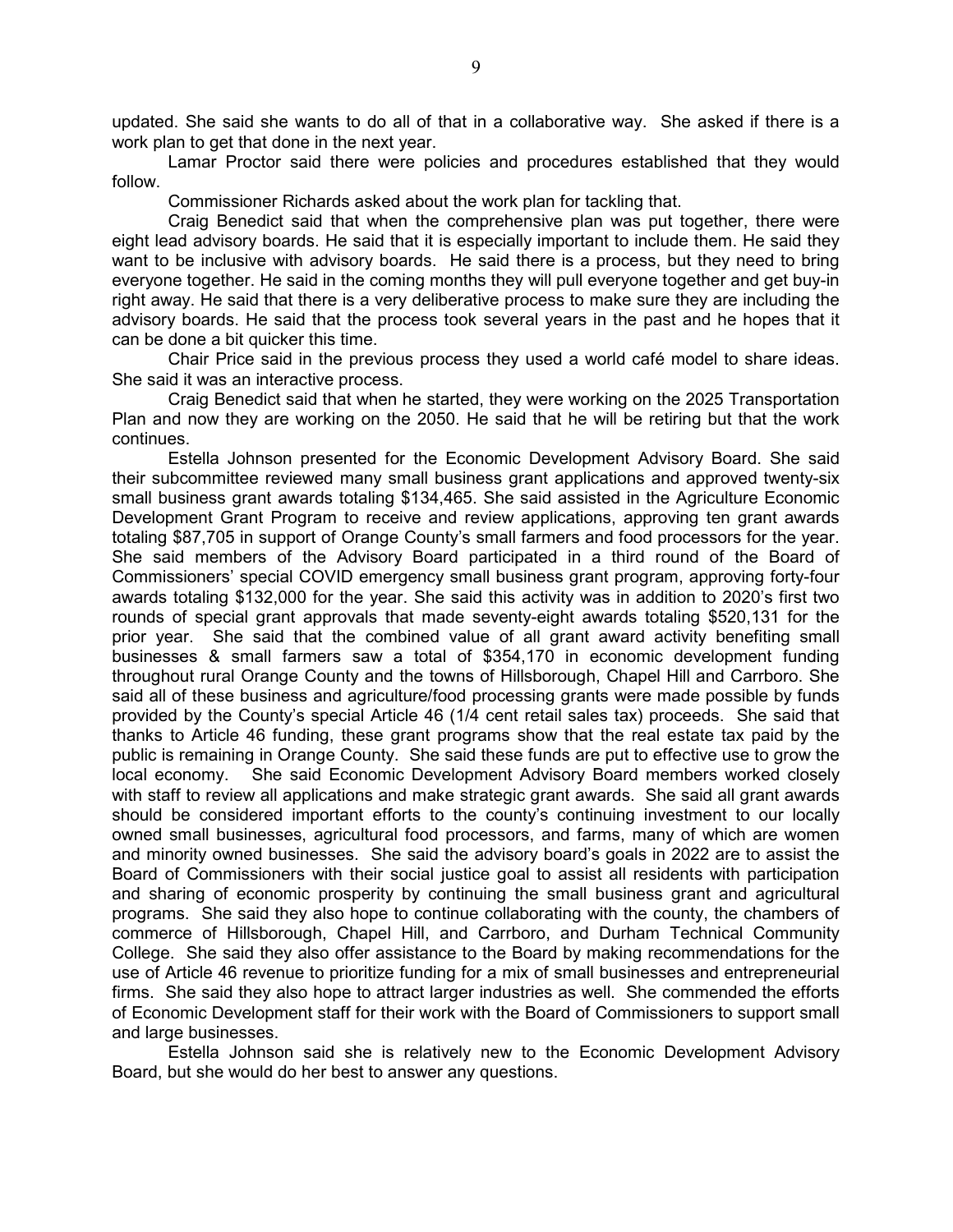Commissioner Greene commended the board and staff for the emphasis on agricultural economic development and the food processing center. She said she hoped they could grow that due to the potential.

 Chair Price commended the board on their work for small business assistance and family farms. She asked if the board felt there were sufficient grant funds for the number of applicants.

 Estella Johnson said there is never enough money because people are always in need. She said that small businesses generate long-term jobs. She said she is not certain on the amount of money available to them to supply to businesses. She said it is good for them to have expert support.

 Steve Brantley said they are fortunate that grant money is supported by Chapel Hill and Carrboro where they have new grant programs made available by ARPA or accrued funding. He said the county is the only organization that has funding available for farms or food processors. He said that if there is more funding available that they would make more grants or larger grants. He said the biggest difference between the agricultural grants and the other businesses is a timing one. He said people in agriculture have a different cycle in when they need funding. He said that other small business applicants do not have the same cyclicality. He said that brand new startup type ventures are not really allowed with the guidelines. He said there are funds available that have never been used and they are proposing to move it to allow startups to be able to use it. He said they want to grow businesses with less than 12 months operating history. He said the county is reinvesting in the community with economic development.

 Sharron Hill presented virtually for the Chapel Hill Orange County Visitors Bureau Advisory Board. She said they moved to 308 West Franklin Street. She shared a video from musician James Taylor that will play continuously at the visitor's bureau. She said that tourists are returning to Chapel Hill. She said staff has completed a 2022 event and meeting guide. She shared a new draft website that highlights the diversity of the area. She said they are going to update language on the website to include the term BIPOC. She asked that people contact the visitor's bureau with events that they would like highlighted.

 Laurie Paolicelli of the Visitors Bureau, thanked Sharron Hill and Commissioner McKee for serving on the advisory board. She said that there are also twelve other videos, including Coach Brown, Governor Cooper, and Lewis Brown, all the mayors, and Chair Price. She said they hope to have a grand opening for their new space after UNC Chapel Hill's graduation. She said they are going after meeting planners now because the biggest struggle is mid-week.

 Frances Castillo presented for the Human Relations Commission. She said that they have spent a lot of time partnering with other organizations and working on community development. She said they worked to educate tenants and landlords on their rights and responsibilities. She said they collaborated with UNC Humanities K-12 and created a Pauli Murray curriculum. She said that teachers can use the lesson plan and it is being used even outside of North Carolina. She said they are beginning to publish documents in languages other than English. She said that in 2021 they hosted the Pauli Murray awards, a community conversation on defunding the police, letters to the editors on defunding police and violence against the Asian Americans. She said they also took a month to dedicate to community education on how to be a good advocate. She said that the upcoming year will be interesting as they begin in-person meetings. She said that there are many issues, and they are putting together resources to help the community address those. She said they want everyone on the commission to go through GARE training. She said they have started attending the state human relation commission meetings. She said that they want to address women's health and women's economic opportunities. She said they want to work more with other advisory boards and commissions.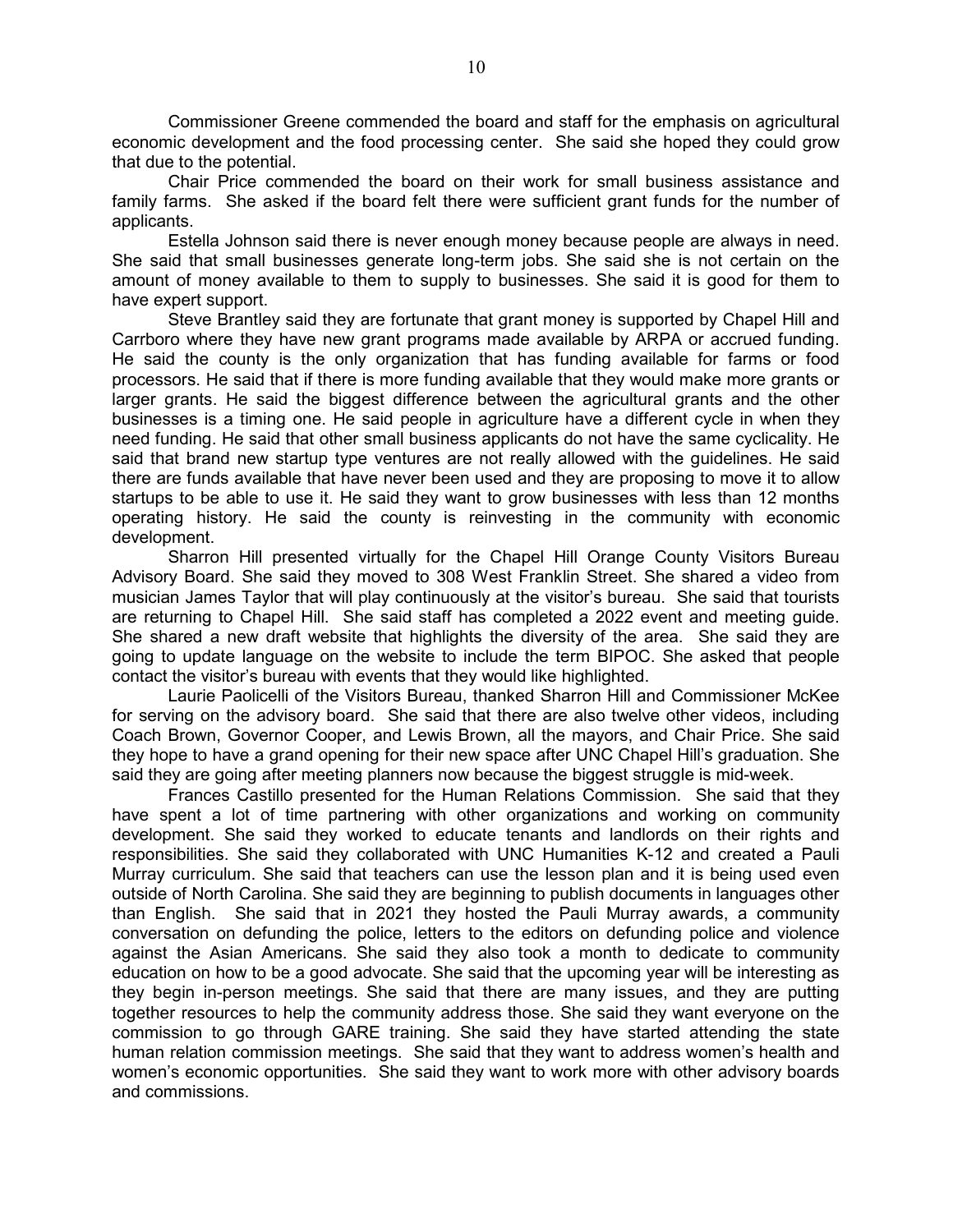Commissioner Richards said they passed a resolution supporting Orange County schools. She said in the resolution they asked for help from the commission in how they can move forward with broader conversations in the community. She said she just wanted to remind everyone about that desire. She said she wanted to work with the commission on how to move the county forward. She also said they would like help on diversifying boards.

 Frances Castillo said there is a board diversity subcommittee that is studying that subject. She said they are soliciting information from advisory boards about ethnicity of members. She said they are also trying to make sure the human relations commission is diverse.

 Chair Price said that diversity on the boards has been an issue for years. She said it is an issue of communication and feeling comfortable on the board. She said that is some of the feedback she has gotten over the years. She said some people are fine being the only woman or person of color on a board, but others do not. She said they have to encourage people to get on board and raise their voices.

 Frances Castillo one of the issues is the time and places that boards are meeting. She said some are set up to be inaccessible. She said this prevents people from being on certain boards.

 Chair Price said some of it really has been that people do not want to be bothered if they do not feel they will be comfortable.

 Corey Root presented on behalf of the Orange County Housing Authority Board. She said the board is currently without a chair or vice chair, so she was presenting for them. She said the board has gone through a lot of changes. She said the first substantial change is they have increased the number of leases. She said they have issued a high number of vouchers. She said they are being used in collaboration with the Partnership to End Homelessness. She said they have identified people exiting homelessness and they meet criteria to receive those vouchers. She said there are over one hundred households that have been issued vouchers. She said that there are not enough affordable housing units in the community to meet the need. She said that structured support in housing searches is also being provided. She said that HUD made additional vouchers available and Orange County qualified for nineteen of those. She said that the guidelines are exactly what Orange County is already doing. She said three of the nineteen are leased. She said that the housing vouchers come with a service fee that they can use for furniture or household goods. She said they are working to lower barriers for those with vouchers. She said they are working to make it more accessible and understandable. She said they have reduced their voucher package to three pages for recertification with HUD to make it kinder to clients who are in need. She said the previous version was ten pages with a lot of scary language. She said they are trying to reduce the paperwork in all their programs.

Commissioner Bedford asked what permanent supportive housing is.

 Corey Root said permanent supportive housing is a model to address needs for those who have experienced chronic homelessness and who also have a disability. She said it is housing subsidies with an addition of services. She said the people who provide services have one of the toughest jobs in Orange County. She said some people have trouble finding units, even with vouchers. She said affordable housing is moving towards a mixed income type of housing.

 Jenn Sykes presented for the Affordable Housing Advisory Board. She said they are involved in outside agency funding review. She said they work on community engagement to help residents understand what is available to them. She said they believe that housing is a key component for having a healthy life. She said they review action plans for federal HOME funds and expand partnerships within the community. She said that next year they also want to engage with criminal justice and immigrant refugee partners. She said they want to increase financial support for affordable housing. She said they want to remain engaged with local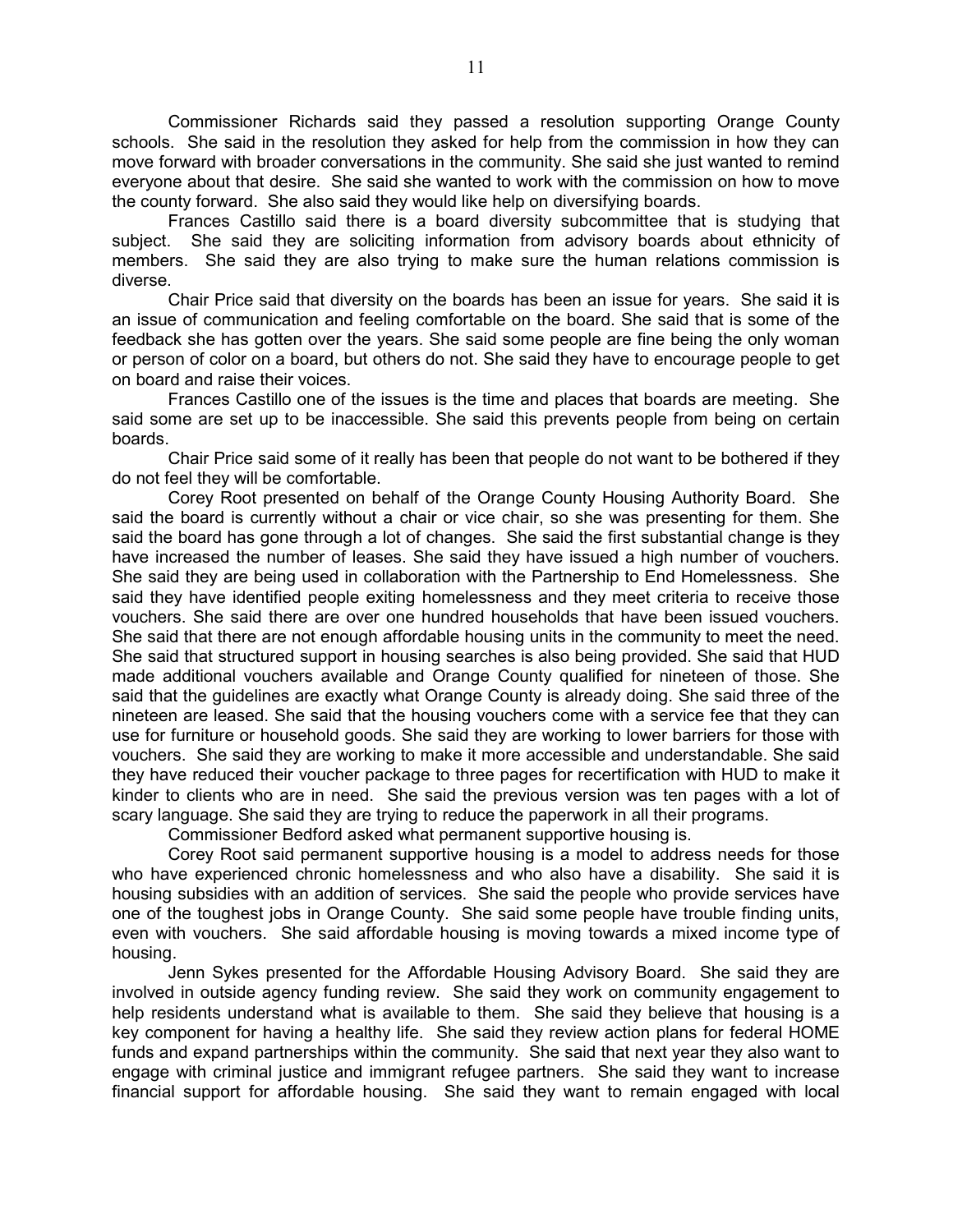governments as they discuss affordable housing. She said they consult and review the proposed land uses for the Greene Tract. She said they are also aligning with the county-wide racial equity plan.

 Commissioner Richards asked if the board was involved with the Big Bold Idea housing committee.

Jenn Sykes said that Corey Root is a member of that committee.

 Commissioner Richards asked if Corey Root will report back to the Board of Commissioners on that committee.

Corey Root said she is not sure at this time how this information will be shared.

 Tony DuBois presented on behalf of the Alcoholic Beverage Control Board. He said they are different than advisory boards because they are an independent subdivision of the state and generate revenue and distribute profits. He said that employees working with the public have had a difficult job over the pandemic. He described the increase in sales at the stores. He said they are a living wage employer, and that they are building new locations in Mebane and Southern Village. He said they have increased their grants during the pandemic. He said they have focused on best ways to distribute the money. He said they recently renewed their living wage certification, but it creates salary compression. He said that they have been able to pay off debt and upgrade stores. He listed some of the organizations that they have helped financially.

Chair Price said she noticed the increase in sales.

 Commissioner Richards asked if law enforcement has specific programs about alcohol prevention and if they support those.

 Pat Burns from the ABC Advisory Board said all agencies submit a grant request to describe what they will use the funds for. He said a lot of this goes toward the multijurisdictional agencies with a strong focus on underage drinking.

 Ed Tiryakian presented on behalf of the Animal Services Advisory Board. He said he has been on the board for 8 years and his final term will end in June. He said he understands the importance of the advisory boards on bringing attention to issues. He said they are currently considering if roosters should be regulated in the developed parts of the county. He said they are investigating if high density areas should be rezoned for no roosters. He said they have frequently reviewed the dangerous dogs ordinance. He said that several years ago they asked the Board of Commissioners to remove the word "vicious" from the ordinance. He said that was changed to "dangerous." He said they also requested an appeals process for removing muzzles from dangerous dogs after 18 months. He said there are state statutes for lifelong muzzle requirements and the board asked the Board of Commissioners to discuss a local bill with state legislators for removing the lifelong muzzle requirement. He said it would be viewed by the legislators as a study. He said they have made changes for investigating dangerous dog declarations. He said there have been decreases in the number of incidents for dangerous dogs. He said that their board has a requirement for geographic diversity. He said that maybe this makes sense but is that the type of diversity that is most relevant. He said they are having meetings at other locations in Orange County to hopefully attract interest from residents in what the advisory board does. He said they are thinking of bringing other Animal Services programs to those locations during the meetings. He said they have been working on amending the animal ordinance to update the language and address different types of issues. He said people want to own exotic animals, but often they find out about it after there is an incident. He said they will present the ordinance to the Board of Commissioners later in the year. He discussed the recent wolf dog situation. He credited the community for finding homes for the captured dogs and for the Animal Services Director for keeping them healthy during the duration of their time at Animal Services. He said it was exceedingly difficult to find homes for the wolf dogs. He said the last three wolf dogs were placed with an organization called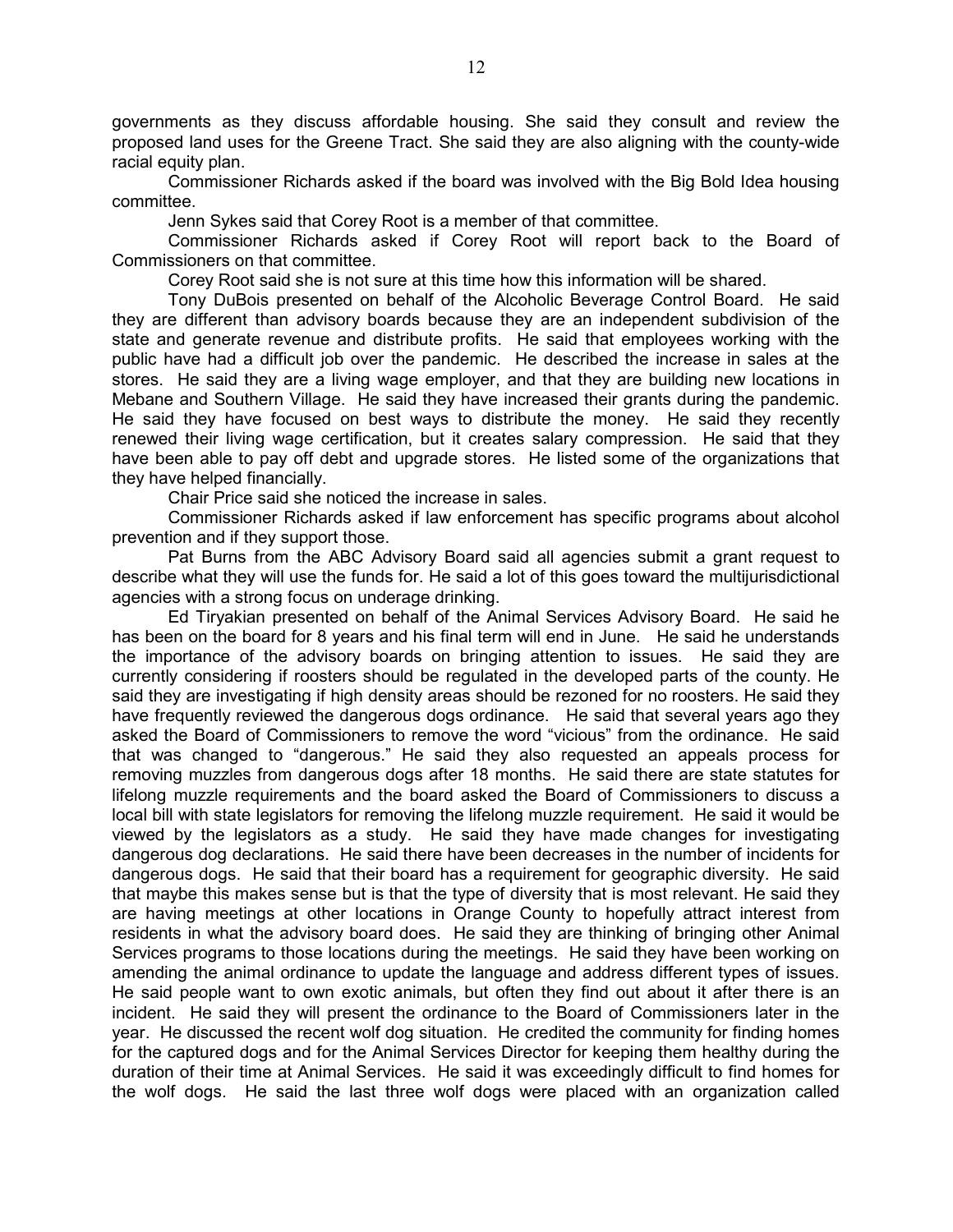Mattersville that builds homes for veterans. He said that Mattersville wanted the wolf dogs but needed help paying for fencing. He said that the community raised \$10,000 in a week for the organization. He said the community is very invested in animal welfare.

Chair Price asked if the ordinance will be finished before Mr. Tiryakian leaves.

Ed Tiryakian said yes.

 Commissioner McKee said that those requested legislative studies have been presented to Representatives Insko and Meyer. He said Representative Insko has announced that she will extend her time in the legislature until May.

Commissioner Bedford asked if animals got COVID-19 in the shelter.

 Dr. Sandra Strong, Animal Services Director, said none since she arrived in the county in June 2021. She said that the shelter did house animals for short periods of time for people in the hospital with COVID-19.

#### 2. Affordable Housing Advisory Board – Appointments Discussion

The Board discussed appointments to the Affordable Housing Advisory Board.

**BACKGROUND:** The Affordable Housing Advisory Board prioritizes affordable housing needs and assesses project proposals. The board also publicizes the County's housing objectives, monitors the progress of local housing programs, explores new funding opportunities, and works to increase the community's awareness of, understanding of, commitment to, and involvement in producing attractive affordable housing.

The Board of County Commissioners appoints all fifteen (15) At-Large members.

The following individuals are recommended for Board consideration:

| <b>NAME</b>          | <b>SPECIAL</b><br><b>REPRESENTATIVE</b> | <b>TYPE OF</b><br><b>APPOINTMENT</b><br><b>TERM</b> | <b>EXPIRATION</b><br><b>DATE</b> |
|----------------------|-----------------------------------------|-----------------------------------------------------|----------------------------------|
| Alice Mahood         | At-Large                                | <b>Partial Term</b>                                 | 06/30/2022                       |
| <b>Anjail Taylor</b> | At-Large                                | <b>Partial Term</b>                                 | 06/30/2023                       |
| Hasan Abdullah       | At-Large                                | <b>First Full Term</b>                              | 06/30/2024                       |

If the individuals listed above are appointed, the following vacancy remains:

| <b>POSITION</b><br><b>DESIGNATION</b> | <b>EXPIRATION</b><br>DATE | <b>VACANCY INFORMATION</b> |
|---------------------------------------|---------------------------|----------------------------|
| At-Large                              | 06/30/2022                | Vacant since 08/10/2021.   |

Tara May introduced the item.

Commissioner Richards said Alice Mahood is on two boards.

 Tara May said yes. She said the advisory board policy is that people cannot serve on more than two advisory boards, but that they are not restricted from serving on boards that do not act as advisory boards or short-term task forces or work groups. She said that Alice Mahood serves on the ABC Board and the Housing Authority Board, which are not listed as advisory boards under the policy. She said that Alice Mahood could still be eligible for the board.

Commissioner Richards asked who made the recommendation.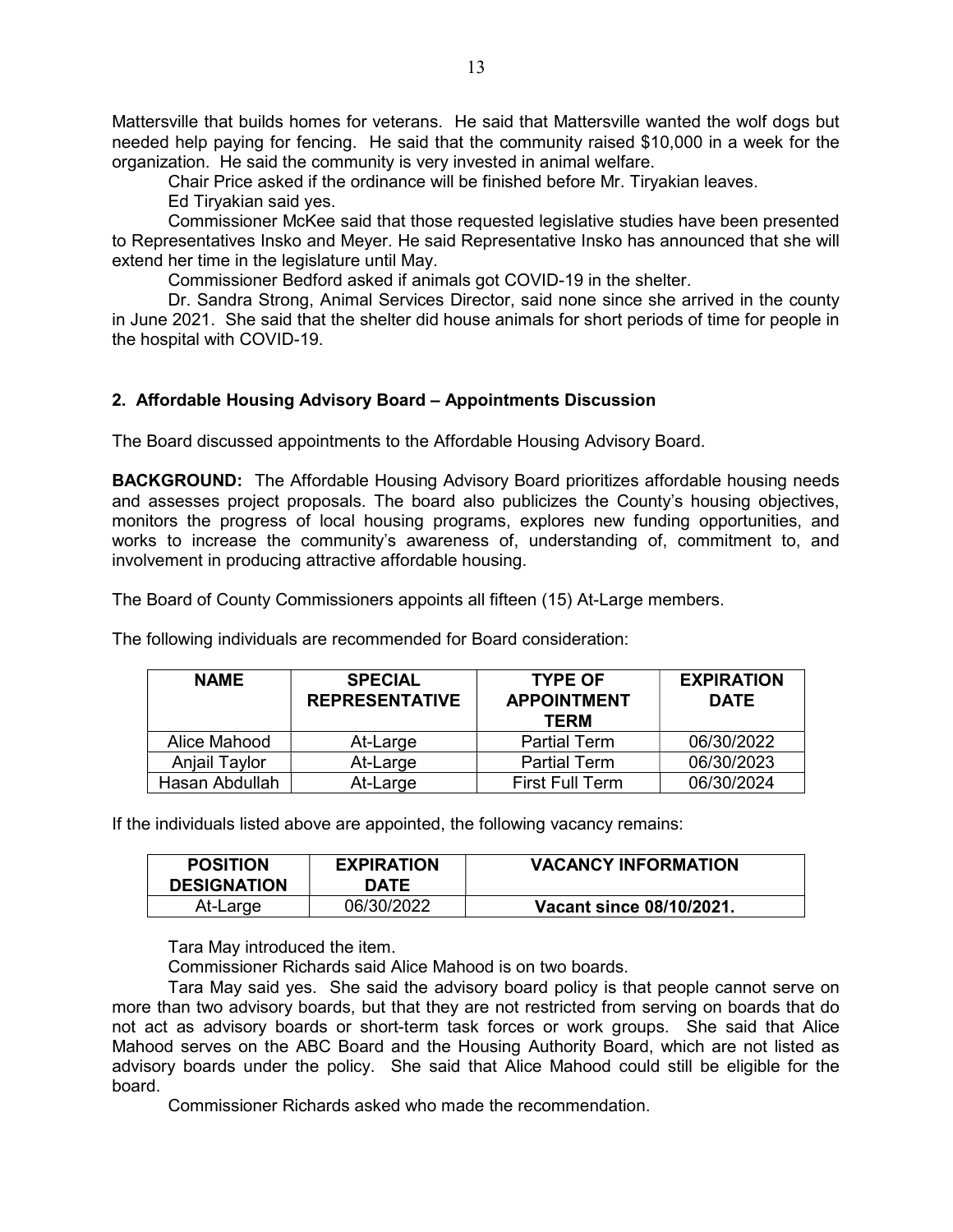Tara May said it was the recommendation of the Housing Authority Board.

 Commissioner Bedford said she would like to consider Ehmu Ra Ho instead of Alice Mahood for the at-large partial term appointment and concurred with the recommendation for Hasan Abdullah and Anjail Taylor.

Chair Price concurred with Commissioner Bedford's suggestions.

 The Board agreed by consensus on the Ehmu Ra Ho, Hasan Abdullah, and Anjail Taylor.

 Tara May said there will be another appointment for the Board to consider for the Affordable Housing Advisory Board at a future meeting.

#### 3. Economic Development Advisory Board – Appointments Discussion

The Board discussed appointments to the Economic Development Advisory Board.

BACKGROUND: The Economic Development Advisory Board works cohesively with the County's Economic Development staff and other economic development partners to position Orange County as a competitive location for business opportunities.

The Board of County Commissioners appoints all ten (10) members, with representation from various fields.

| <b>NAME</b>    | <b>SPECIAL</b><br><b>REPRESENTATIVE</b> | <b>TYPE OF</b><br><b>APPOINTMENT</b><br><b>TERM</b> | <b>EXPIRATION</b><br><b>DATE</b> |
|----------------|-----------------------------------------|-----------------------------------------------------|----------------------------------|
| Elise Tyler    | Tourism                                 | <b>First Full Term</b>                              | 06/30/2024                       |
| Hasan Abdullah | <b>Core Business</b><br>Community       | <b>Partial Term</b>                                 | 06/30/2022                       |

The following individuals are recommended for Board consideration:

If the individuals listed above are appointed, no vacancies remain.

Tara May introduced the item.

 Commissioner Bedford said she supported the recommended applicants. The Board agreed by consensus on the recommended applicants.

#### 4. Orange County Planning Board – Appointments Discussion

The Board discussed appointments to the Orange County Planning Board.

BACKGROUND: The Orange County Planning Board studies Orange County and surrounding areas to determine objectives in the development of the County, prepares and recommends plans to achieve that development, and reviews development applications and makes recommendations to the Board of Commissioners.

The Board of County Commissioners appoints all twelve members.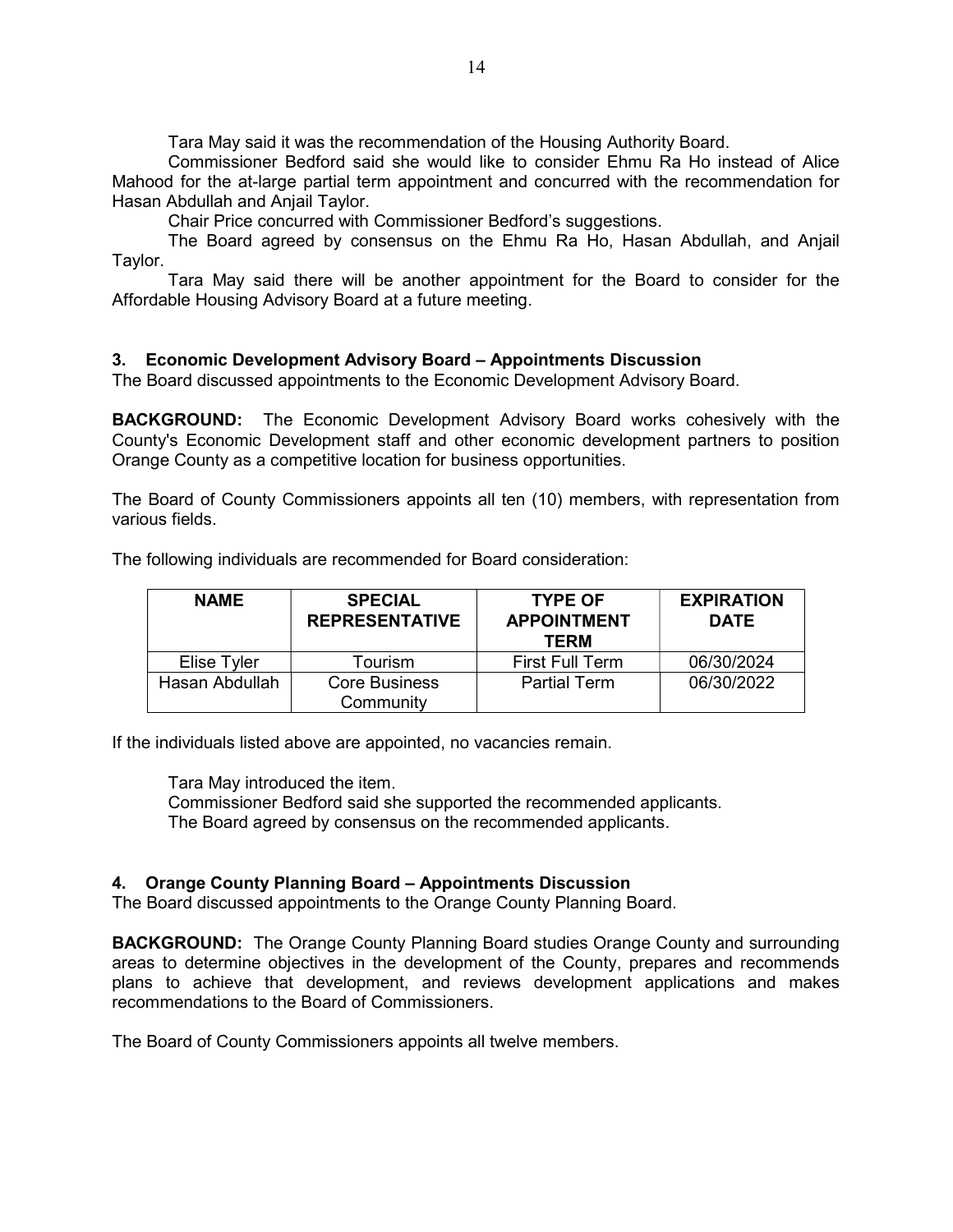The following individual is presented for Board consideration:

| <b>NAME</b>                | <b>POSITION</b><br><b>DESCRIPTION</b> | <b>TYPE OF</b><br><b>APPOINTMENT</b><br><b>TERM</b> | <b>EXPIRATION</b><br><b>DATE</b> |
|----------------------------|---------------------------------------|-----------------------------------------------------|----------------------------------|
| <b>Statler Gilfillen</b>   | Eno Township                          | <b>First Full Term</b>                              | 03/31/2025                       |
| <b>BOCC</b><br>Appointment | At-Large                              | <b>First Full Term</b>                              | 03/31/2025                       |

If the individuals listed above are appointed, no vacancies remain.

 Tara May introduced the item. She said that Statler Gilfillen was previously appointed to an at-large position, but staff requested that he be moved to the Eno Township position, which would leave his current position vacant.

 Commissioner McKee asked if the reasoning was because there were no other applicants for the Eno Township position.

 Tara May said yes. She said three applicants for the At-Large position have indicated that they are no longer interested in being on the Planning Board.

Commissioner Greene suggested Elizabeth Bronson for the At-Large position.

Chair Price said she was interested in appointing Steve Kaufman.

Commissioner McKee said he was interested in appointing Elizabeth Bronson.

 Commissioner Bedford said she also was interested in Jeff Scott. She said this is a board that needs diversity.

The Board agreed by consensus on Statler Gilfillen and Elizabeth Bronson.

#### 5. Arts Commission – Appointment Discussion

The Board discussed an appointment to the Arts Commission.

**BACKGROUND:** The Arts Commission recommends strategies to promote the artistic and cultural growth of Orange County, advises the Board of Commissioners on matters involving the arts, and acts as the granting panel for funding programs available to individual artists and nonprofit groups sponsoring arts projects in Orange County.

The Board of County Commissioners appoints all fifteen (15) At-Large members.

The following individual is recommended for Board consideration:

| <b>NAME</b>  | <b>SPECIAL</b><br><b>REPRESENTATIVE</b> | <b>TYPE OF</b><br><b>APPOINTMENT</b><br>TERM | <b>EXPIRATION</b><br><b>DATE</b> |
|--------------|-----------------------------------------|----------------------------------------------|----------------------------------|
| Mark Bettger | At-Large                                | <b>Partial Term</b>                          | 03/31/2023                       |

If the individuals listed above are appointed, no vacancies remain.

Tara May introduced the item.

 Commissioner Richards said she noticed several positions will be available in the next six months. She asked for the process for filling those vacancies.

 Tara May described the process for asking for recommendations from advisory boards. She said that she contacts staff quarterly to let them know which terms are expiring in hopes of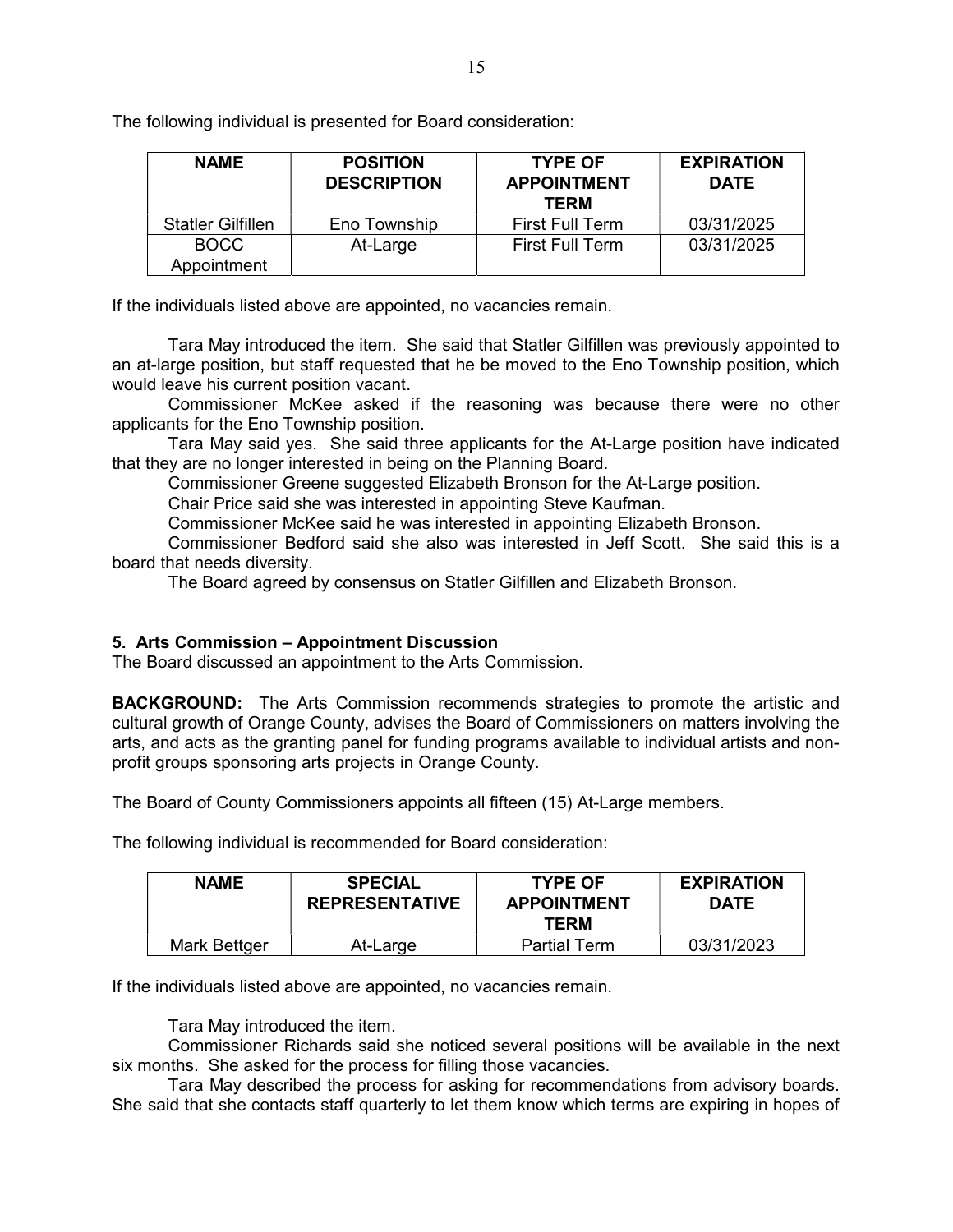getting it on the Board's agenda before they expire. She said she brings them to the Board when they are available.

Commissioner Richards said she saw an applicant named Lamar Richards.

 Tara May said she is unsure why the Arts Commission did not recommend him but that she had tried to contact Lamar Richards to gauge his interest and he did not respond. She did not hear back from Arts Commission staff on if they had talked to him but that she will get that information for the Board.

 Commissioner Hamilton said Mark Bettger is a good addition because he is the interim director of the Arts Center.

The Board agreed by consensus on the recommended applicant.

#### 6. Commission for the Environment – Appointments Discussion

The Board discussed appointments to the Commission for the Environment.

**BACKGROUND:** The Commission for the Environment advises the Board of Commissioners on matters affecting the environment with particular emphasis on protection. It educates public and local officials on environmental issues and performs special studies and projects. It also recommends environmental initiatives and study changes in environmental science and local and federal regulations.

The Board of County Commissioners appoints all fifteen members, including 10 At-Large members and five members with expertise in specific fields.

| <b>NAME</b>          | <b>POSITION</b><br><b>DESCRIPTION</b> | <b>TYPE OF</b><br><b>APPOINTMENT</b><br><b>TERM</b> | <b>EXPIRATION</b><br><b>DATE</b> |
|----------------------|---------------------------------------|-----------------------------------------------------|----------------------------------|
| <b>Taylor Oakley</b> | At-Large                              | <b>Partial Term</b>                                 | 12/31/2022                       |
| lan Morse            | At-Large                              | <b>Partial Term</b>                                 | 12/31/2023                       |

The following individuals are recommended for Board consideration:

If the individuals listed above are appointed, the following vacancy remains:

| <b>POSITION</b><br><b>DESIGNATION</b> | <b>EXPIRATION</b><br><b>DATE</b> | <b>VACANCY INFORMATION</b> |
|---------------------------------------|----------------------------------|----------------------------|
| At-Large                              | 12/31/2024                       | Vacant since 02/08/2022.   |

 Tara May introduced the item. She said the Commission for the Environment requested more time to fill the one remaining vacancy.

The Board agreed by consensus on the recommended applicants.

#### 7. Nursing Home Community Advisory Committee – Appointments Discussion

The Board discussed appointments to the Nursing Home Community Advisory Committee.

BACKGROUND: The Nursing Home Community Advisory Committee helps to maintain the intent of the Residents' Bill of Rights, promotes community involvement, and provides public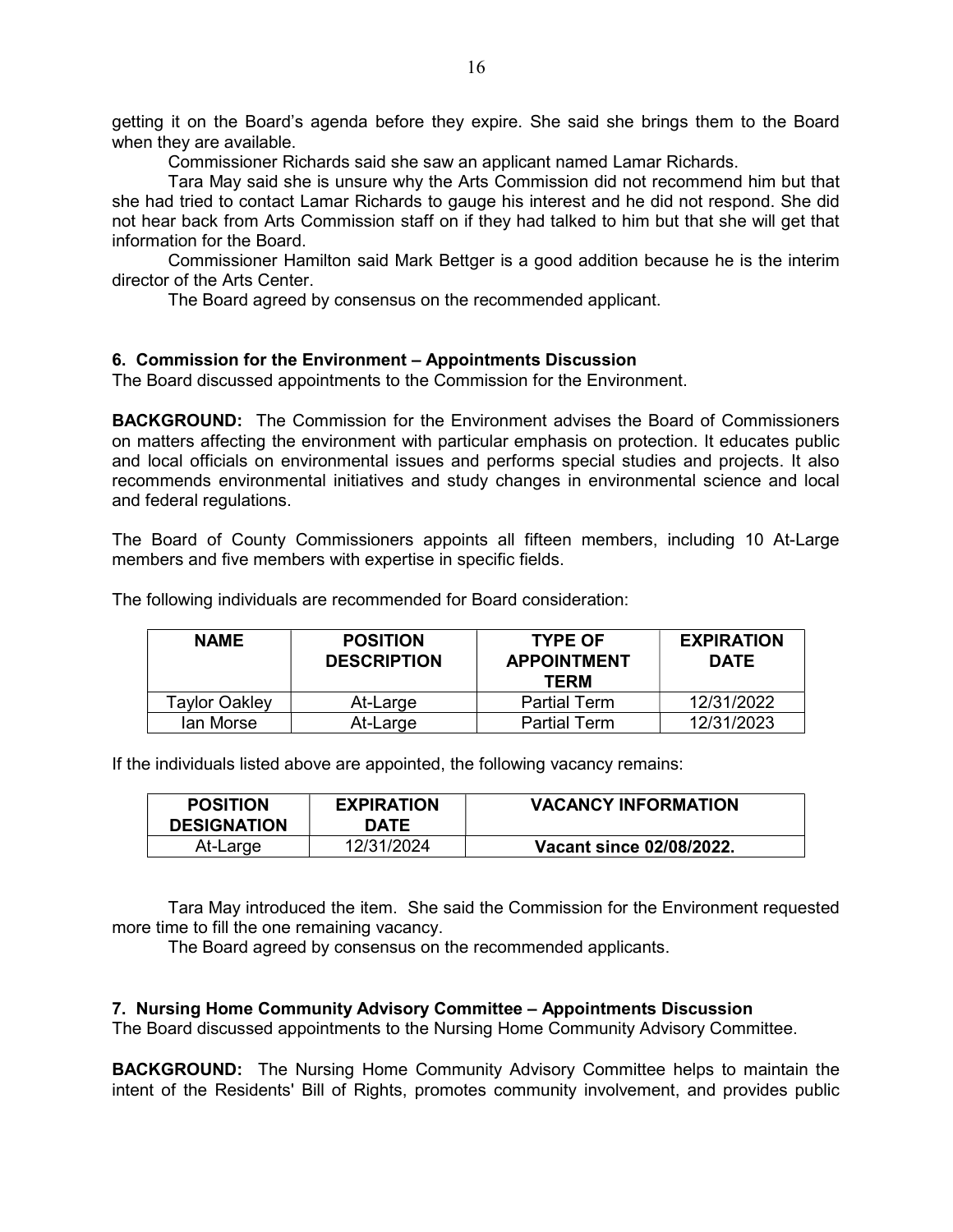education on long-term care issues. The regional ombudsman with Triangle J Council of Governments provides specialized training and support.

The Board of County Commissioners appoints all ten (10) members.

REMINDER: As of July 1, 2017, House Bill 248 was adopted by the North Carolina General Assembly regarding the training period for pending members of the "Adult Care Home Community Advisory Committee and Nursing Home Community Advisory Committee". Applicants will be selected from the County "Applicant Interest List" for a condensed training and if an applicant successfully completes the training, that individual would be recommended for appointment. Therefore, when an applicant is recommended for appointment, it would initially be for a one-year preliminary term and their training will have already been completed.

The following individuals are recommended for Board consideration:

| <b>NAME</b>        | <b>SPECIAL</b><br><b>REPRESENTATIVE</b> | <b>TYPE OF</b><br><b>APPOINTMENT</b><br><b>TERM</b> | <b>EXPIRATION</b><br><b>DATE</b> |
|--------------------|-----------------------------------------|-----------------------------------------------------|----------------------------------|
| Jacqulyn           | At-Large                                | <b>First Full Term</b>                              | 03/31/2025                       |
| Podger             |                                         | (re-appointment)                                    |                                  |
| <b>Martha Bell</b> | At-Large                                | One-year extension                                  | 01/31/2023                       |

#### SPECIAL NOTATION: None of the other applicants have completed the mandatory preappointment training and are therefore not eligible for appointment at this time.

If the individuals listed above are appointed, the following vacancies remain:

| <b>POSITION</b><br><b>DESIGNATION</b> | <b>EXPIRATION</b><br><b>DATE</b> | <b>VACANCY INFORMATION</b>     |
|---------------------------------------|----------------------------------|--------------------------------|
| At-Large                              | 06/30/2022                       | <b>Vacant since 08/25/2021</b> |
| At-Large                              | 03/31/2023                       | <b>Vacant since 08/25/2021</b> |
| At-Large                              | 03/31/2023                       | <b>Vacant since 06/21/2017</b> |
| <b>Nursing Home</b><br>Administration | 06/30/2023                       | <b>Vacant since 12/12/2018</b> |
| At-Large                              | 09/30/2023                       | <b>Vacant since 11/06/2019</b> |

Tara May introduced the item.

The Board agreed by consensus on the recommended applicants.

#### 8. Orange County Parks and Recreation Council – Appointments Discussion

The Board discussed appointments to the Orange County Parks and Recreation Council.

BACKGROUND: The Orange County Parks and Recreation Council consults with and advises the Department of Environment, Agriculture, Parks and Recreation, and the Board of County Commissioners on matters affecting parks planning, development and operation; recreation facilities, policies and programs; and public trails and open space.